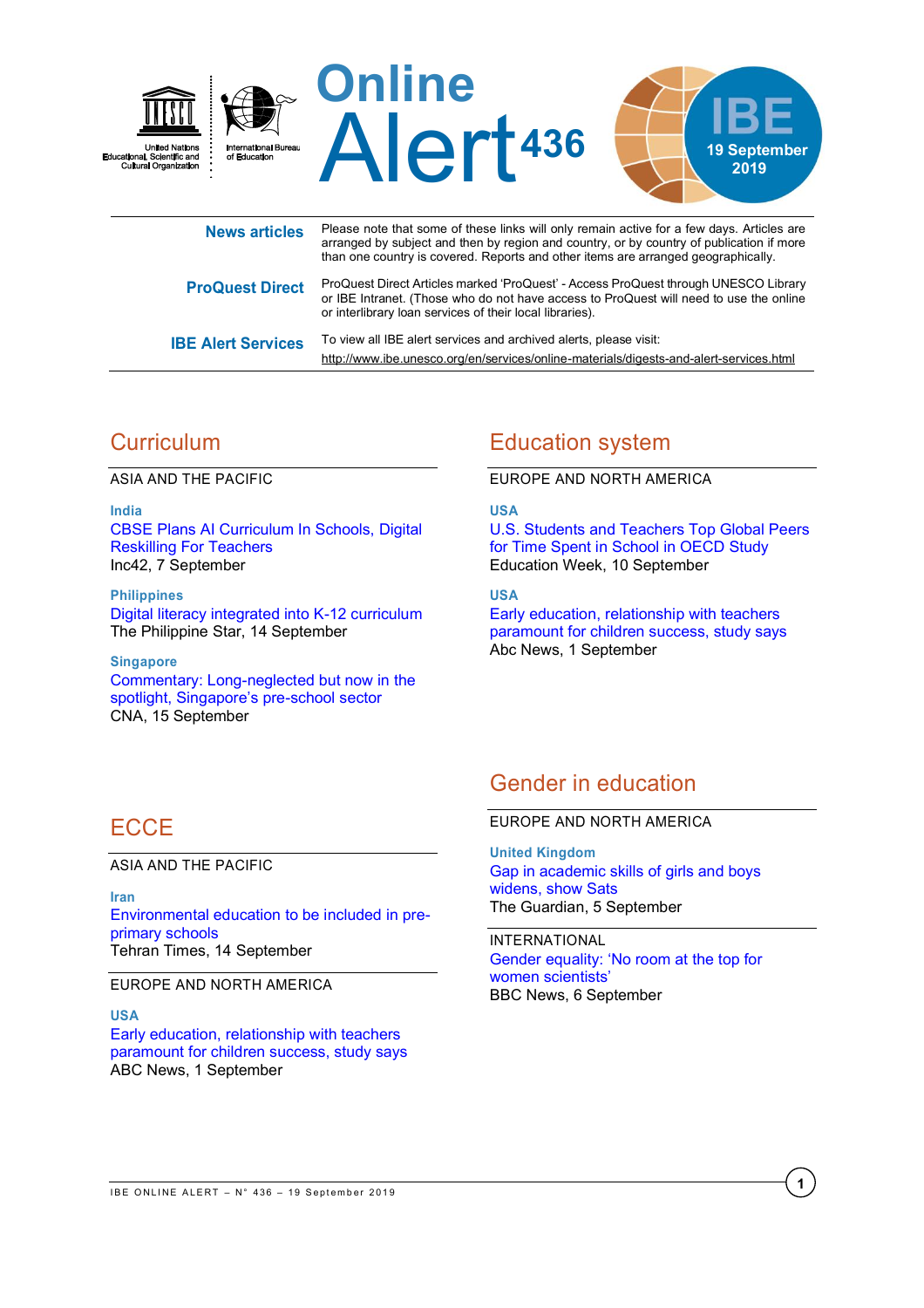### Inclusive education

#### EUROPE AND NORTH AMERICA

**United Kingdom** [Children with special needs are marginalised](https://www.theguardian.com/education/2019/sep/11/children-with-special-needs-are-marginalised-at-school-says-nao)  [at school, says NAO](https://www.theguardian.com/education/2019/sep/11/children-with-special-needs-are-marginalised-at-school-says-nao) The Guardian, 11 September

### **Literacy**

ASIA AND THE PACIFIC

**Pakistan** [Pakistan's Literacy Problem](https://www.project-syndicate.org/commentary/pakistan-literacy-campaign-improve-gender-parity-by-zara-kayani-2019-09) Project Syndicate, 5 September **[Spanish](https://www.project-syndicate.org/commentary/pakistan-literacy-campaign-improve-gender-parity-by-zara-kayani-2019-09/spanish)** 

EUROPE AND NORTH AMERICA

**USA** [Study: Large Print Books Boost](https://thejournal.com/articles/2019/09/12/study-large-print-books-boost-comprehension-skills.aspx)  [Comprehension Skills](https://thejournal.com/articles/2019/09/12/study-large-print-books-boost-comprehension-skills.aspx) THE Journal, 12 September

INTERNATIONAL [About 15-40% of illiterate people come from](https://gemreportunesco.wordpress.com/2019/09/06/about-15-40-of-illiterate-people-come-from-households-in-which-no-member-can-read/)  [households in which no member can read](https://gemreportunesco.wordpress.com/2019/09/06/about-15-40-of-illiterate-people-come-from-households-in-which-no-member-can-read/) World Education Blog, 6 September

[Learning in Your Own Language: Vital for the](https://sdg.uis.unesco.org/2019/09/06/learning-in-your-own-language-vital-for-the-worlds-literacy-goals/)  [World's Literacy Goals](https://sdg.uis.unesco.org/2019/09/06/learning-in-your-own-language-vital-for-the-worlds-literacy-goals/) UIS Data Blog, 6 September

[US \\$14 billion needed to achieve universal](http://uil.unesco.org/us-14-billion-needed-achieve-universal-literacy-countries-lowest-literacy-rates-and-e-9-countries)  [literacy in countries with lowest literacy rates](http://uil.unesco.org/us-14-billion-needed-achieve-universal-literacy-countries-lowest-literacy-rates-and-e-9-countries)  [and E-9 countries](http://uil.unesco.org/us-14-billion-needed-achieve-universal-literacy-countries-lowest-literacy-rates-and-e-9-countries) UNESCO-UIL, 9 September

#### EUROPE AND NORTH AMERICA

#### **Ireland**

[Number of primary school pupils taught](https://www.irishtimes.com/news/education/number-of-primary-school-pupils-taught-through-irish-at-record-level-1.4011570)  [through Irish at record level](https://www.irishtimes.com/news/education/number-of-primary-school-pupils-taught-through-irish-at-record-level-1.4011570) The Irish Times, 9 September

**Romania** [Eurostat: Romania has EU's second highest](https://www.romania-insider.com/ro-2017-pupil-teacher-ratio)  [number of pupils per teacher in primary school](https://www.romania-insider.com/ro-2017-pupil-teacher-ratio) Romania-Insider, 16 September

LATIN AMERICA AND THE CARIBBEAN

**Venezuela** [Advierten que 30% de los graduados de](http://www.descifrado.com/2019/09/03/advierten-que-30-de-los-graduados-de-educacion-primaria-no-ingresan-a-bachillerato/)  [educación primaria no ingresan a bachillerato](http://www.descifrado.com/2019/09/03/advierten-que-30-de-los-graduados-de-educacion-primaria-no-ingresan-a-bachillerato/) Descifrado, 3 September

## School violence and bullying

EUROPE AND NORTH AMERICA

**United Kingdom** [Why Children Become Bullies at School](http://www.bbc.com/future/story/20190913-why-some-children-become-merciless-bullies) BBC, 16 September

## **Statistics**

### INTERNATIONAL

[UIS Releases New Education Data and SDG](http://uis.unesco.org/en/news/uis-releases-new-education-data-and-sdg-4-indicators-2018-school-year)  [Indicators for 2018 School Year](http://uis.unesco.org/en/news/uis-releases-new-education-data-and-sdg-4-indicators-2018-school-year) UNESCO-UIS, 13 September

## Primary Education

AFRICA

**Democratic Republic of Congo** [DRC's President Implements Free Primary](https://www.africanexponent.com/post/10889-new-policy-aims-to-boost-the-low-enrolment-numbers)  **[Education](https://www.africanexponent.com/post/10889-new-policy-aims-to-boost-the-low-enrolment-numbers)** The African Exponent, 9 September

## **STEM**

ASIA AND THE PACIFIC

**India**

[Girls are just as good at STEM, study finds](https://cosmosmagazine.com/society/girls-are-just-as-good-at-stem-study-finds) COSMOS, 4 September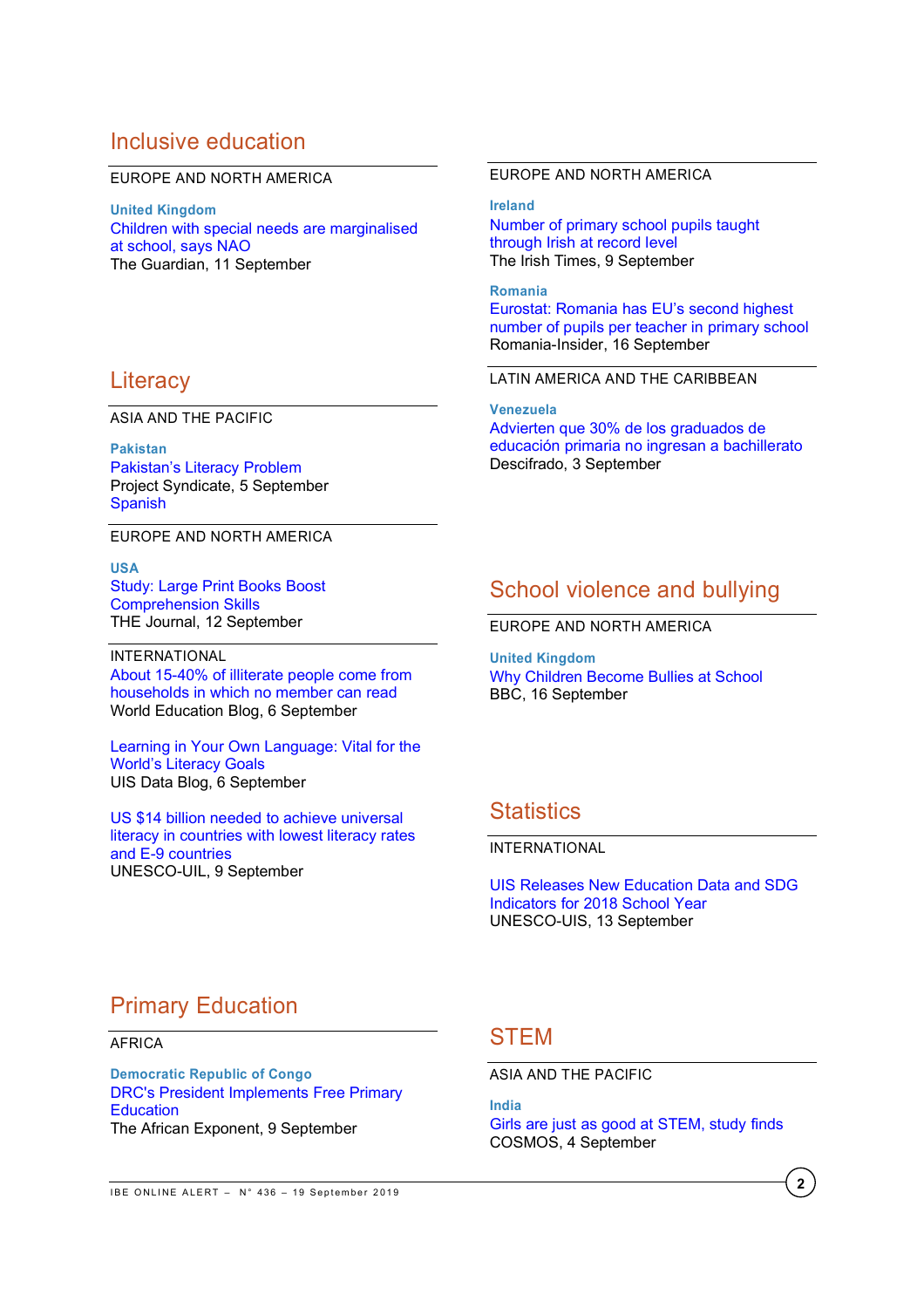# Science of Learning

INTERNATIONAL

[High-level Forum on Neuroscience and the](http://www.ibe.unesco.org/en/news/high-level-forum-neuroscience-and-future-education-and-learning)  [Future of Education and Learning](http://www.ibe.unesco.org/en/news/high-level-forum-neuroscience-and-future-education-and-learning) IBE, 9 September

## Teachers

EUROPE AND NORTH AMERICA

**Germany** [German primary schools facing significant](https://www.npr.org/2019/09/12/752341188/when-school-safety-becomes-school-surveillance?ft=nprml&f=&t=1568642731737)  [shortage of teachers: study](https://www.npr.org/2019/09/12/752341188/when-school-safety-becomes-school-surveillance?ft=nprml&f=&t=1568642731737) Xinhua Net, 9 September

# Technology & Education

ASIA AND THE PACIFIC

**China** [China to curb facial recognition and apps in](https://www.bbc.com/news/world-asia-49608459)  [schools](https://www.bbc.com/news/world-asia-49608459) BBC News, 6 September

EUROPE AND NORTH AMERICA

**United Kingdom** '[Ban all watches from exams to stop cheating](https://www.bbc.com/news/education-49639413)' BBC News, 10 September

[Focused on learning: How #EdTech is Keeping](https://www.fenews.co.uk/featured-article/34039-focused-on-learning-how-edtech-is-keeping-students-on-task)  [Students on Task](https://www.fenews.co.uk/featured-article/34039-focused-on-learning-how-edtech-is-keeping-students-on-task) FE News, 3 September

## Reports, publications, etc.

LATIN AMERICA AND THE CARIBBEAN

[Información y transparencia: cuadros de](https://unesdoc.unesco.org/ark:/48223/pf0000370474)  [indicadores de las escuelas en América Latina](https://unesdoc.unesco.org/ark:/48223/pf0000370474) UNESCO-IIEP, 2019

**Colombia** [Foro Internacional sobre Inclusión y Equidad](https://unesdoc.unesco.org/ark:/48223/pf0000370418)  [en la Educación, Todas y Todos los](https://unesdoc.unesco.org/ark:/48223/pf0000370418)  [Estudiantes Cuentan](https://unesdoc.unesco.org/ark:/48223/pf0000370418) UNESCO, 2019

### INTERNATIONAL

[2019 winners of the UNESCO International](https://unesdoc.unesco.org/ark:/48223/pf0000370503)  [Literacy Prizes: literacy and multilingualism](https://unesdoc.unesco.org/ark:/48223/pf0000370503) UNESCO, 2019 [French](https://unesdoc.unesco.org/ark:/48223/pf0000370503_fre) [Spanish](https://unesdoc.unesco.org/ark:/48223/pf0000370503_spa)

[Inclusive early childhood care and education:](https://unesdoc.unesco.org/ark:/48223/pf0000370417)  [background paper prepared for the](https://unesdoc.unesco.org/ark:/48223/pf0000370417)  International Forum on inclusion and equity in [education, every learner matters](https://unesdoc.unesco.org/ark:/48223/pf0000370417) UNESCO, 2019 **[Spanish](https://unesdoc.unesco.org/ark:/48223/pf0000370417_spa)** 

[Inclusive education for persons with disabilities](https://unesdoc.unesco.org/ark:/48223/pf0000370386)  –[Are we making progress? Background paper](https://unesdoc.unesco.org/ark:/48223/pf0000370386)  [prepared for the International Forum on](https://unesdoc.unesco.org/ark:/48223/pf0000370386)  [Inclusion and Equity in Education](https://unesdoc.unesco.org/ark:/48223/pf0000370386) UNESCO, 2019 **[Spanish](https://unesdoc.unesco.org/ark:/48223/pf0000370386_spa)** 

[International Literacy Day 2019: revisiting](https://unesdoc.unesco.org/ark:/48223/pf0000370416)  [literacy and multilingualism, background paper](https://unesdoc.unesco.org/ark:/48223/pf0000370416) UNESCO, 2019

**UNESCO-UIS** [New Methodology Shows that 258 Million](http://uis.unesco.org/sites/default/files/documents/new-methodology-shows-258-million-children-adolescents-and-youth-are-out-school.pdf)  [Children, Adolescents and Youth Are Out of](http://uis.unesco.org/sites/default/files/documents/new-methodology-shows-258-million-children-adolescents-and-youth-are-out-school.pdf)  **[School](http://uis.unesco.org/sites/default/files/documents/new-methodology-shows-258-million-children-adolescents-and-youth-are-out-school.pdf)** UNESCO-UIS, September 2019